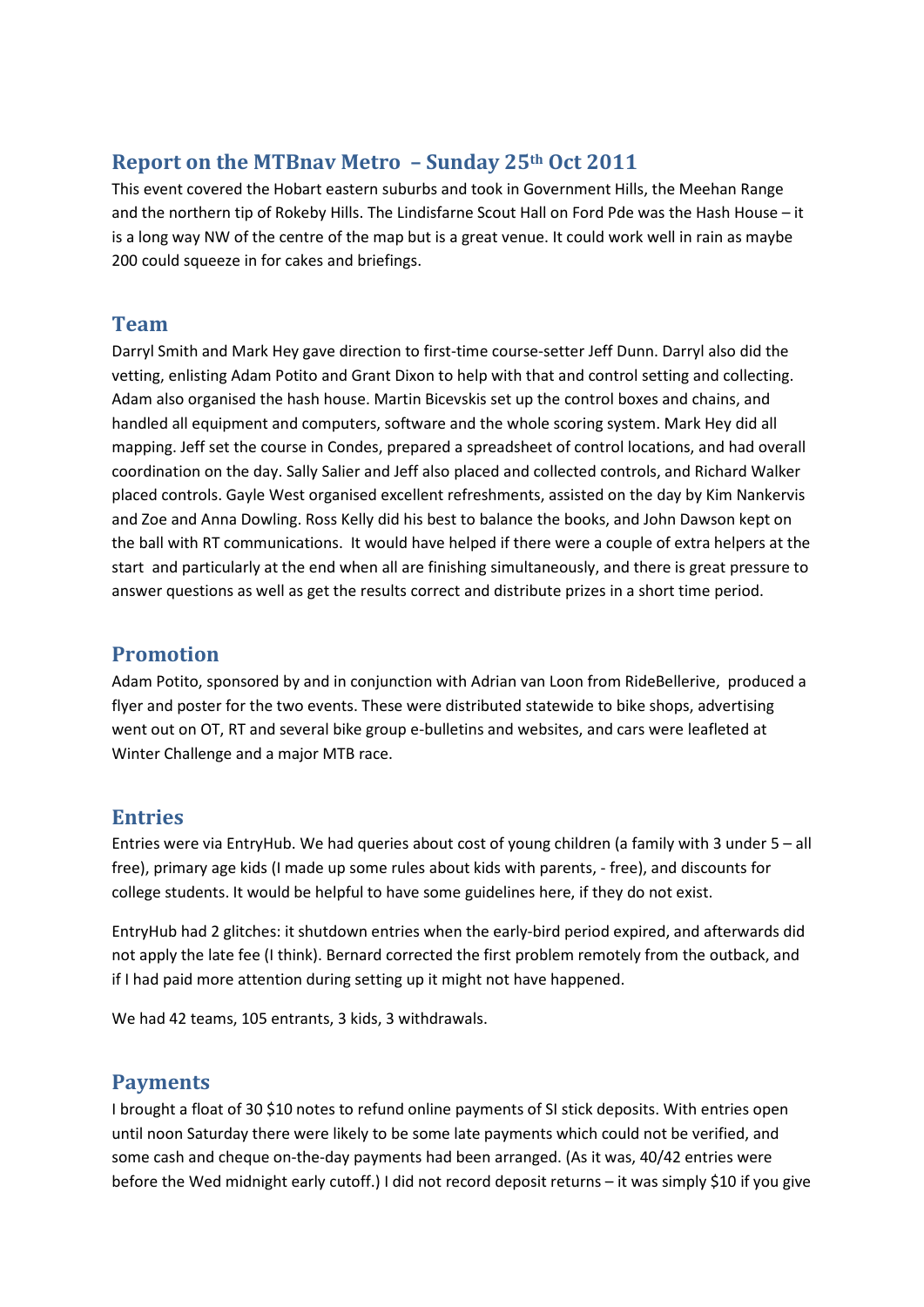me an SI stick. I recorded a couple of payments on the score cards but didn't have a system and lost track. Ross did well to sort it out and as of 8 days later a bank transfer is still outstanding.

# **Controls**

- Flags: being MTBO, where all controls should be on or very near tracks, navigation becomes an easier one dimensional problem. Also the urban setting increases the risk of theft – a control in a very public location was stolen last year (v soon after end of event, and with a fair bit of effort involved in the theft.) It seemed reasonable to only use flags in settings where a rider who was alert and keeping reasonable map contact might ride past the control, but not such that a rider could just get on the right fire trail, switch off their brain and ride until a flag hanging in front woke them up. I conveyed this philosophy to the control setters, obviously in a vague way as it widely interpreted. I got a fair bit of stick for controls which were never found or only found after pace counting tracks twice! Some said the "no flag" experiment should be buried. I think it could be ok if we had a rule that the control should be between .5 and 1.5m off the ground and facing the track, and if it needs to be on the ground or not immediately adjacent the track then a note on the map should indicate this. Having flags and controls very visible is good for competitors but does increase the security risk from potentially malevolent passers-by, as per last year. If there are to be no flags next year then it may be useful to have VERY specific clue sheets. eg hanging from lowest branch of gum tree closest to fence corner; on the ground around the base of electricity pole on west side of street. Good communication between course setter and control distributor is important.
- Number of controls: I intended initially to keep the number of controls down, but when we switched to the 2 SI stick idea I added some. I felt the controls were still very sparse for walkers, although heard no complaints.
- Selecting locations: I had a phase of getting to know the whole area, deciding the event domain, and selecting rough control locations. If I had been more decisive and experienced I would have decided exact locations and probably taped many during the "rough location" phase. That would have made less work for me and also avoided a couple of misplaced controls.
- Keys: we had two sets of locks and keys. One of the keys did not matches it's set of locks on the morning, so check this beforehand. OT had 40 sets of chains, locks, and security wire loops. 20 more loops were ordered. Rather than buying more chains and locks, Martin used the chains and locks on the old school punches, with the actual punches and numbers blanked off. These had different locks and keys to the others, and the keys got mixed up. OT will be buying more chain and 20 more locks and keys identical to the previous 20. So this issue should not occur next time.

# **Manual punching**

We used manual punch as backup, and two groups felt the need to use them (in one case they reckoned the control squeak sounded dodgy so they didn't trust it.) The numbers of the punched controls were not recorded or on the control cards and I thought they could be identified from the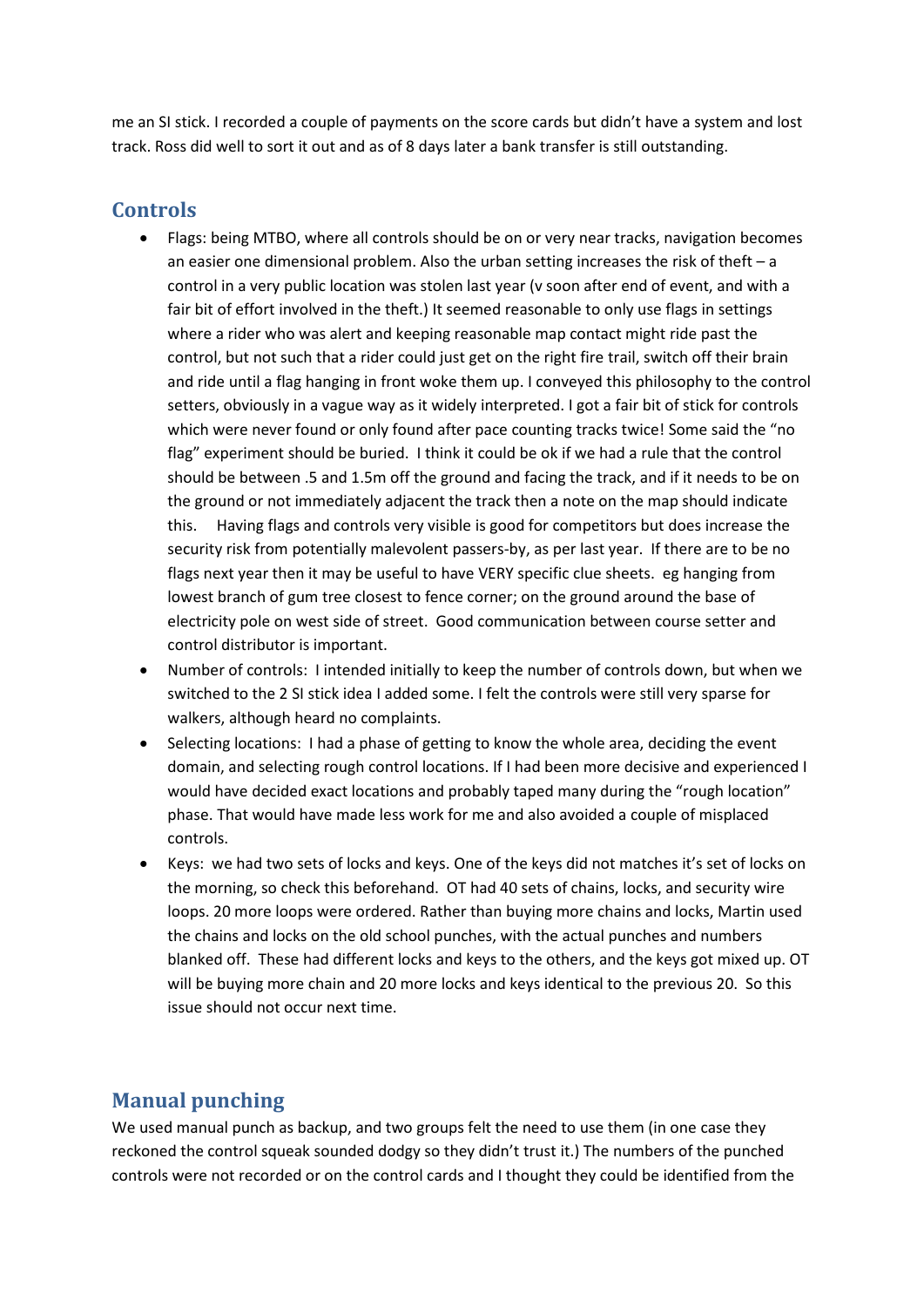patterns, but we had 4 controls with the same pattern! In retrospect, it would have been possible on the day to interpolate a competitor's route on the map from the order of punching as downloaded from the dibber, and reduce the ambiguity of which missed punch was which, but we were a bit stressed out at the time to think of this. We know that we had no failed control boxes; some competitors may have interpreted a very weak beep in bright sunshine, or swiping rapidly liked a credit card rather than insert and wait as a failed response. The solutions would be better start briefing about dibbing, and also a punch card that has been hand lettered if necessary with boxes for all controls, or to ask competitors to carry a pencils to record which controls they hand punched on a generic card.

#### **SI sticks**

The event was run using Autodownload, a relatively new orienteering based software. This automatically calculates and adds the various points per control, and subtracts points for time penalties. This was easy to set up. Because of pre entry, cards were prepared for each team, in numerical order based on their unique Entry Hub number, with their loaner stick or sticks taped to them. This enabled sticks to be issued quickly when teams arrived.

The OT loaner SI5 SI sticks hold 30 controls with times recorded, and another six controls with no time. This is a potential problem with 45 controls that the elite teams may get. Orienteers with their own private SI9 sticks can hold up to 50 controls so they have no problems. The choice was to use 36 SI control boxes with the rest manual punching and have one SI stick per team. Or to have all SI controls and issue two sticks to 6 hour teams and ask for them to use the second stick only when the first was full, as shown by no beep or flash. The latter was chosen. All number one loaner sticks were Red and number two sticks yellow. Launceston and Hobart loaner sticks were used. Two separate notebooks with autodownload were set up, with all downloading the red SI stick on the first computer, and those using the red yellow downloading on the second computer. There were 6 of the 23 in the six hour event who used the yellow second stick. The intention was to manually add the points from both computers for each team. Overall, the software performed very well, adding up the points and deducting penalties. In theory, the top finishers could have theoretically separately travelled and simultaneously recorded on both red and yellow sticks. It was intended to check for this, though unlikely. Time did not permit this to be done.

There were problems with the first two finishers, Kris Clauson and Justin Wooford. Kris finished early because of domestic commitments. There was a finish SI box under the finish banner, but neither dibbed in the finish box before downloading, thus recording a DNF! A DNF in a score event was a problem that Martin had not encountered before and it took a while to sort out just what had happended. Unfortunately this involved the top finsher in the 6 hour event, Justin Wooford. Because it took a while to figure out his score, his finish time was initially recorded as that of a later repeat download to check his result, which meant his finishing time was erroneously reported as being after that of John Whittington. At the presentation, John correctly said that Justin was first home. Both won their class. It was not until later that day that the correct times were sorted out and posted on the web site results. Martin phoned Justin that evening and apologised for the mixup, which overshadowed Justin's magnificent effort. Justin didn't seem to mind.